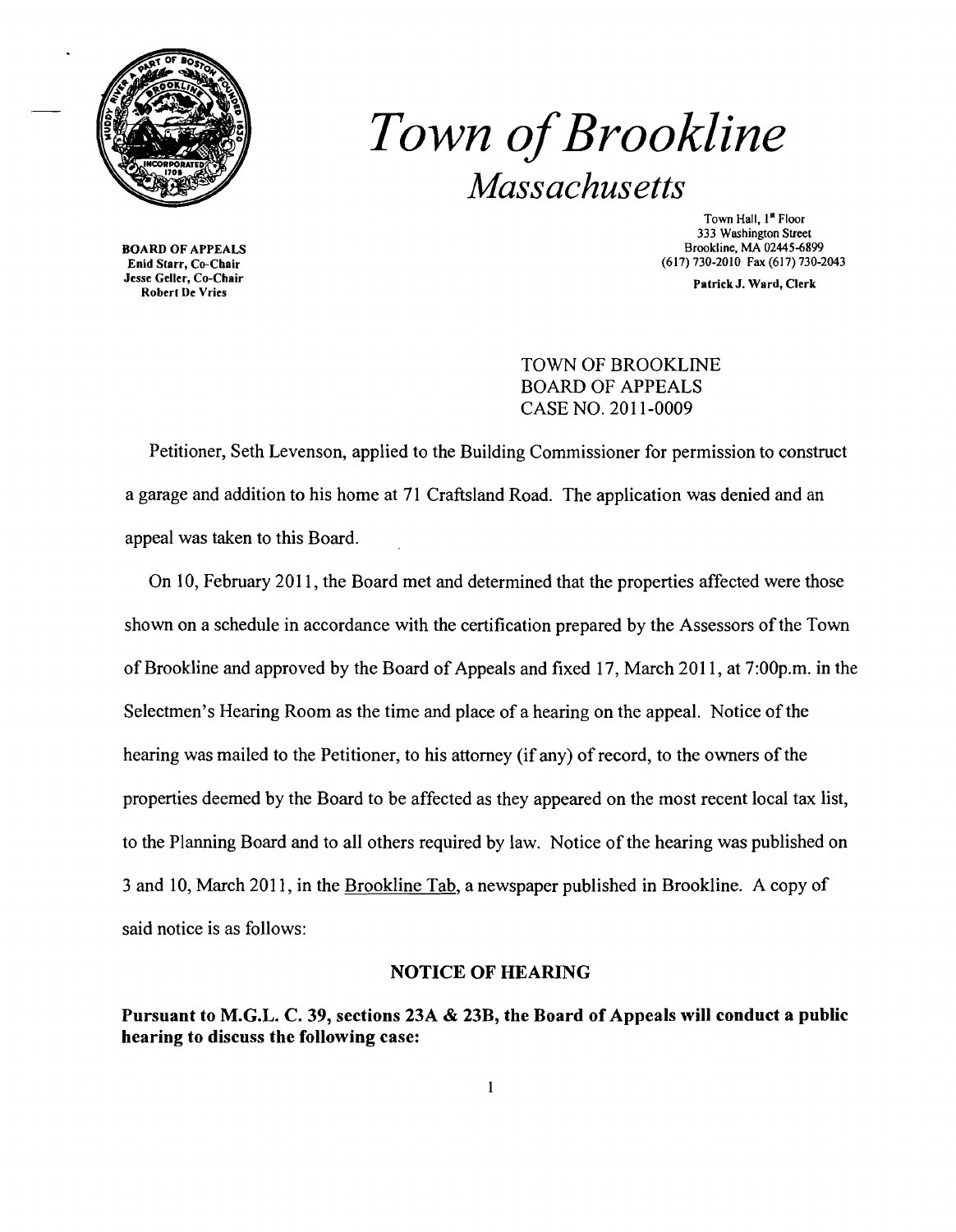Petitioner: LEVENSON, SETH Owner: LEVENSON, SETH Location of Premises: 71 CRAFTSLAND RD Date of Hearing: March 17,2011 Time of Hearing: 7:00 PM Place of Hearing: Selectmen's Hearing Room, 6th. floor

A public hearing will be held for a variance and/or special permit from:

- 1. 5.43; Exceptions to Yard and Setback Regulations, special permit required.
- 2. 5.51: Projections Into Front Yards, variance required.
- 3. 5.54; Exceptions For Existing Alignment, variance required.
- 4. 5.60; Side Yard Requirements, variance required.
- 5. 8.02.2; Alteration or Extension, Special Permit Required.
- 6. Modification of Board of Appeals case #499 dtd. 28 December 1951, as required

## Of the Zoning By-Law to construct garage and addition requiring BOA relief at 71 CRAFTSLAND ROAD BRKL.

Said premise located in a S-7 (single family) residence district.

*Hearings, once opened, may be continued by the Chair to a date and time certain. No further notice will be mailed to abutters or advertised in the TAB. Questions regarding whether a hearing has been continued, or the date and time ofany hearing may be directed to the Zoning Administrator at* 617-734-2134 *or check meeting"calendar at:http://calendars.town.brookline.ma.usIMasterTownCalandarl?FormID= 158.* 

*The Town of Brookline does not discriminate on the basis of disability in admission to, access to, or operations ofits programs, services or activities. Individuals who need auxiliary aidsfor*  effective communication in programs and services of the Town of Brookline are invited to make *their needs known to the ADA Coordinator, Stephen Bressler, Town of Brookline, 11 Pierce Street, Brookline, MA 02445. Telephone:* (617) *730-2330; TDD* (617) *730-2327.* 

## Enid Starr Jesse Geller Robert De Vries

At the time and place specified in the notice, this Board held a public hearing. Present at the

hearing was Chairman, Jesse Geller and Board Members, Lisa Serafin and Christopher Hussey.

The Petitioner, Seth Levenson, presented his case before the Board.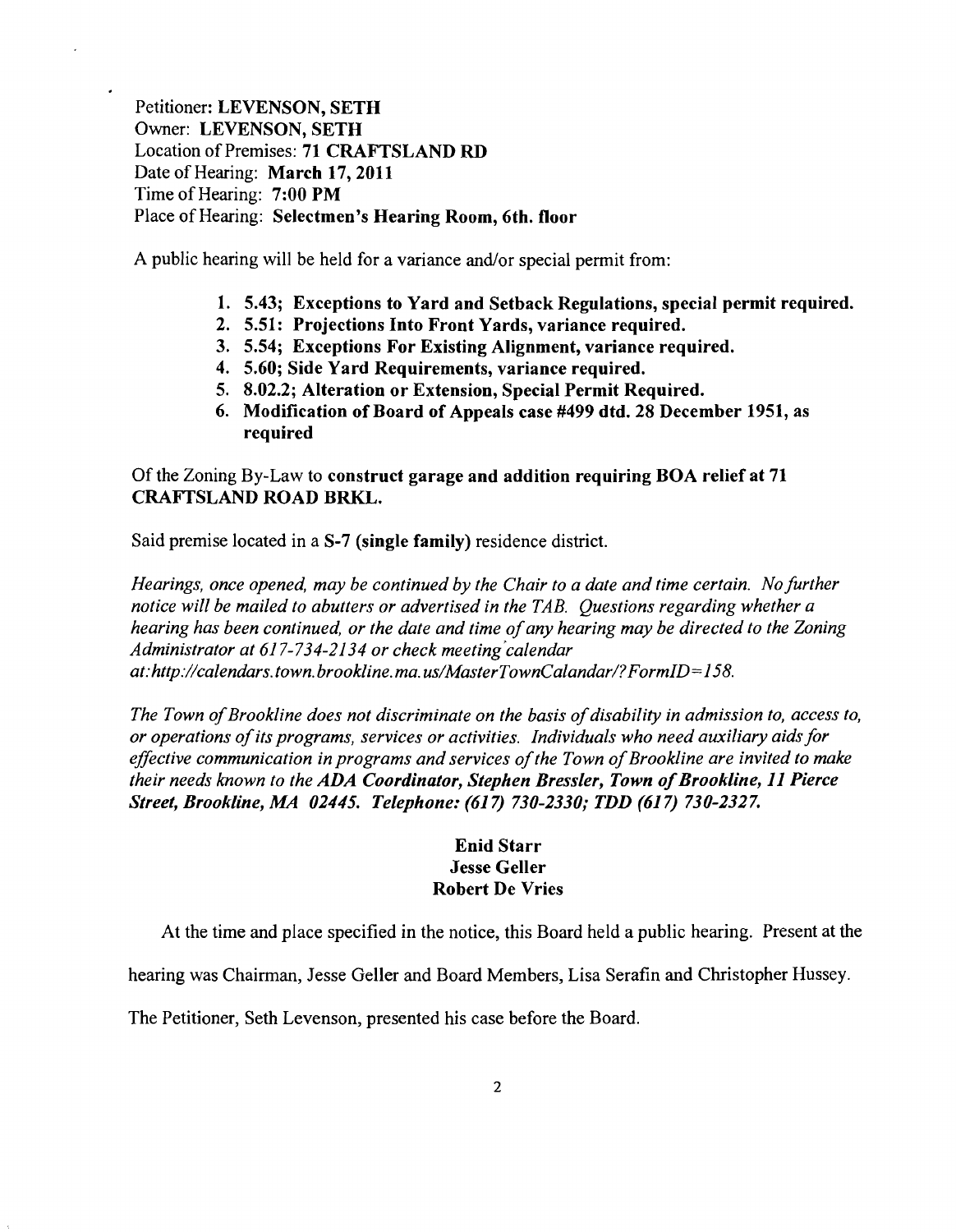Mr. Levenson explained that on 19, December 1951, a public hearing was held regarding a petition for a zoning variance to make legal the property's roofed porch added by the builder, which had not included in the plot plan submitted to the Town in 1941. The Board of Appeals granted a variance to permit the maintenance of the porch subject to the condition that the porch not be enclosed. He reported that at some time subsequent to that date, perhaps as many as two prior owners, at least ten years, it was enclosed without benefit of a building permit or waiver of the condition.

Mr. Levenson described his property at 71 Craftsland Road as a single-family two-story wood-frame dwelling located near the Newton town line on the southwesterly side of Hammond Pond Parkway between Newton and Heath Streets. The property is near Lost Pond Reservation, and neighboring properties are primary single-family homes of similar size and design. Currently, he has a single-car attached garage located to the right of the home with a wide paved driveway.

Mr. Levenson, said that he proposes to construct a new 20 ft. by 20 ft. attached two-car garage to the right side of the dwelling with a two-story addition above and to the rear. The addition will provide living area for additional bedroom and closet space at the second level. A new front entry foyer, 10 feet wide by four feet deep, is also proposed to replace the existing entrance. New stairs to provide access to the existing deck would be located behind the garage. He said that he also plans on extending the deck towards the rear approximately 8 feet, but this does not require zoning relief. Mr. Levenson said he informed and received e-mails in support of the project including the abutter closest to the proposed garage.

Mr. Levenson said that he needed dimensional relief related to the front and side yard setbacks and would like the Board to amend the 1951 decision to allow enclosure of the porch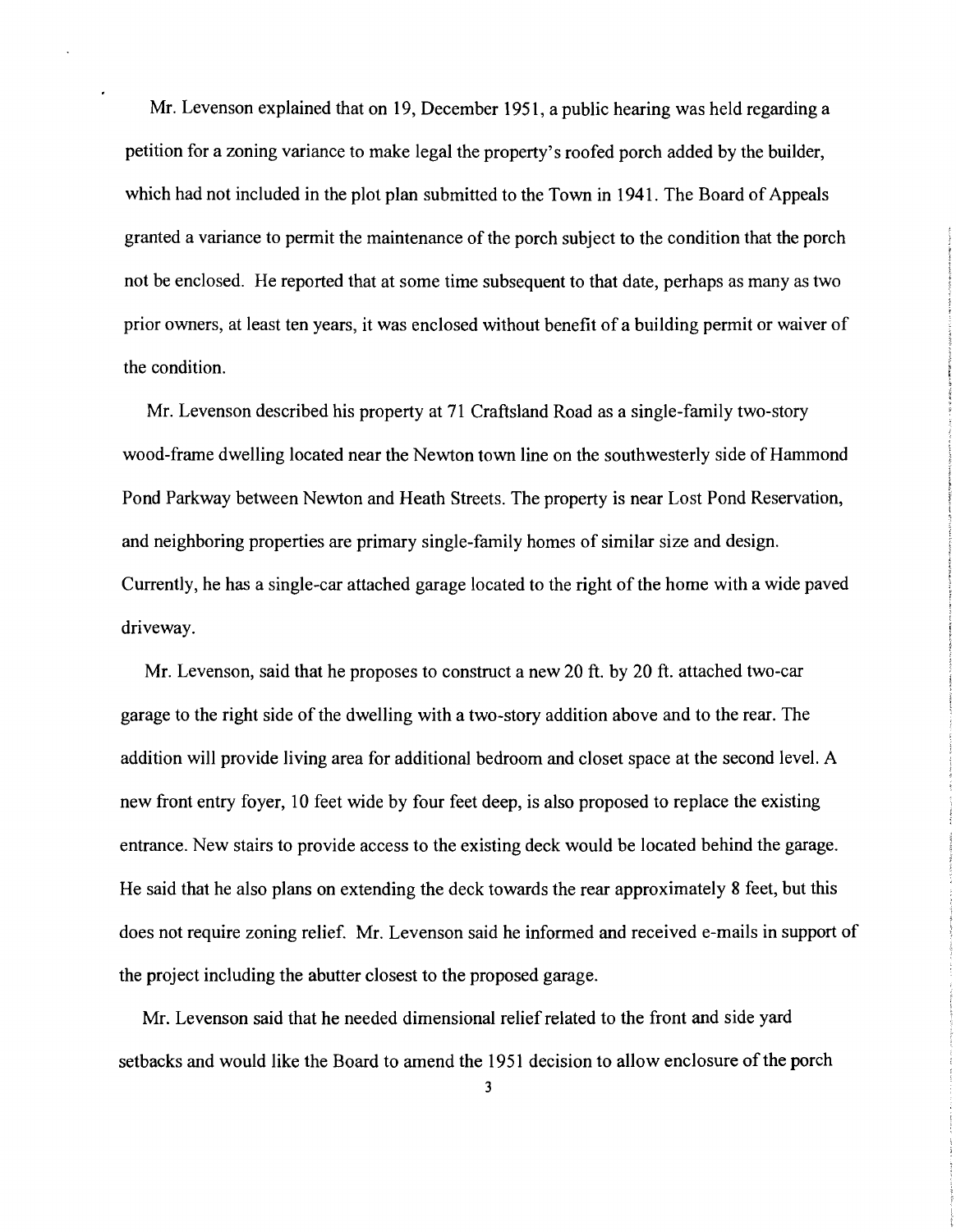prohibited by that decision. As to the required counter balancing amenities under Section 5.43

of the Zoning By-Law, he said that he will be providing a landscape plan that will show new

landscaping around the new garage particularly on the comer visible as you round the curve on

Craftsland Road.

The Chairman asked whether anyone wished to speak in favor or in opposition to the

proposal. No one rose to speak

Courtney Synowiec, Planner, delivered the findings of the Planning Board.

#### Section 5.43 - Exceptions to Yard and Setback Regulations

Section 5.51- Projections Into Front Yards

Section 5.54 – Exceptions For Existing Alignment: When the alignment of two or more existing buildings on lots fronting the same side of the same street in the same block is farther from the street than the required front yard depth, the average of the existing alignment of all buildings within 150 feet of said lot shall be the required front yard. In accordance with this section, the required front yard setback is 31 feet.

Section 5.60 - Side Yard Requirements

| Dimensional<br><b>Requirements</b> |           |              |                                             |                     |
|------------------------------------|-----------|--------------|---------------------------------------------|---------------------|
|                                    | $31 ft.*$ | $25.3$ ft.   | 20.2 ft. (garage)<br>18.9 ft.<br>(entryway) | Special<br>Permit** |
|                                    | $7.5$ ft. | 8 ft. (est.) | 4.2 ft.                                     | Special<br>Permit** |

\*See Section 5.54 explanation above.

\*\*Under Section 5.43, the Board of Appeals may waive by special permit yard and setback requirements if counterbalancing amenities are provided. The applicant is planning on providing landscaping around the new garage as a counterbalancing amenity.

#### Section 8.02.2 - Alteration or Extension

A special permit is required to alter or enlarge a pre-existing non-conforming structure. The structure is non-conforming with respect to front and side yard setbacks. *Special permit required.* Modification - Board of Appeals case #499 dated 12/28/1951

This decision granted variance relief for an unenclosed porch 3 feet away from the side lot line. The porch has since been enclosed, and the applicant is requesting to legalize this modification.

Ms. Synowiec reported that the Planning Board was not opposed to the proposal to construct

a new two-car garage and side addition, as well as a new front entry. The proposal should not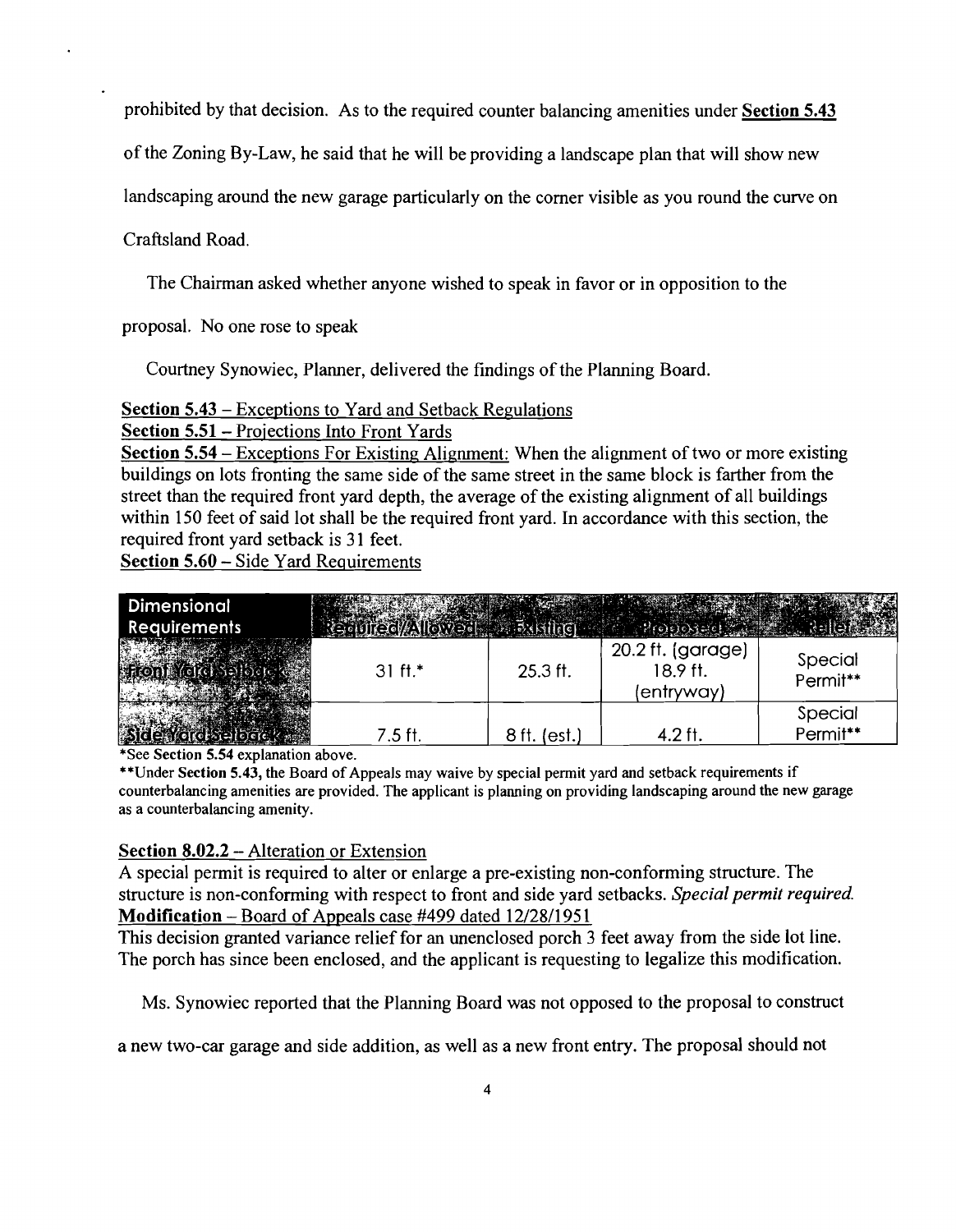negatively impact the streetscape of this single-family neighborhood as the garage will still be setback from the street by at least 20 feet. The new garage would allow for an additional vehicle now being parked in the wide driveway to be shielded from view. New landscaping around the sides of the garage should soften its impact on the immediate neighbors and improve the overall appearance of the building. The Board would also like to ensure the tree located in front of the dwelling immediately next to the driveway, which will also help screen the garage as seen from the street, is not damaged during construction due to vehicles driving over its root structure. Protective measures for this tree should be utilized to ensure the tree is not damaged during construction. Also, the Planning Board recommended the applicant add windows to the garage in order to break up the side favade. Lastly, the Planning Board supported modifying the 1951 Board of Appeals decision in order to legalize the enclosed side porch on the west side of the dwelling. The porch has been enclosed for at least several years, and retaining it as an enclosed porch should not be a detriment to the neighborhood. Therefore, the Planning Board recommended approval of the proposal and plans, including the site plan prepared by G.R.E. Surveying and last dated 2/15/2011, and the elevations and floor plans dated 1/12/2011 and 2/9/2011, subject to the following conditions:

- 1. Prior to issuance of a building permit, the applicant shall submit a final landscaping plan, indicating all counterbalancing amenities, subject to the review and approval of the Assistant Director of Regulatory Planning.
- 2. Prior to issuance of a building permit, final elevations indicating garage window locations in the proposed addition shall be submitted to the Assistant Director of Regulatory Planning for review and approvaL
- 3. The applicant shall implement protective measures to shield the large front tree located near the driveway from negative construction impacts and help ensure its survival during the construction period.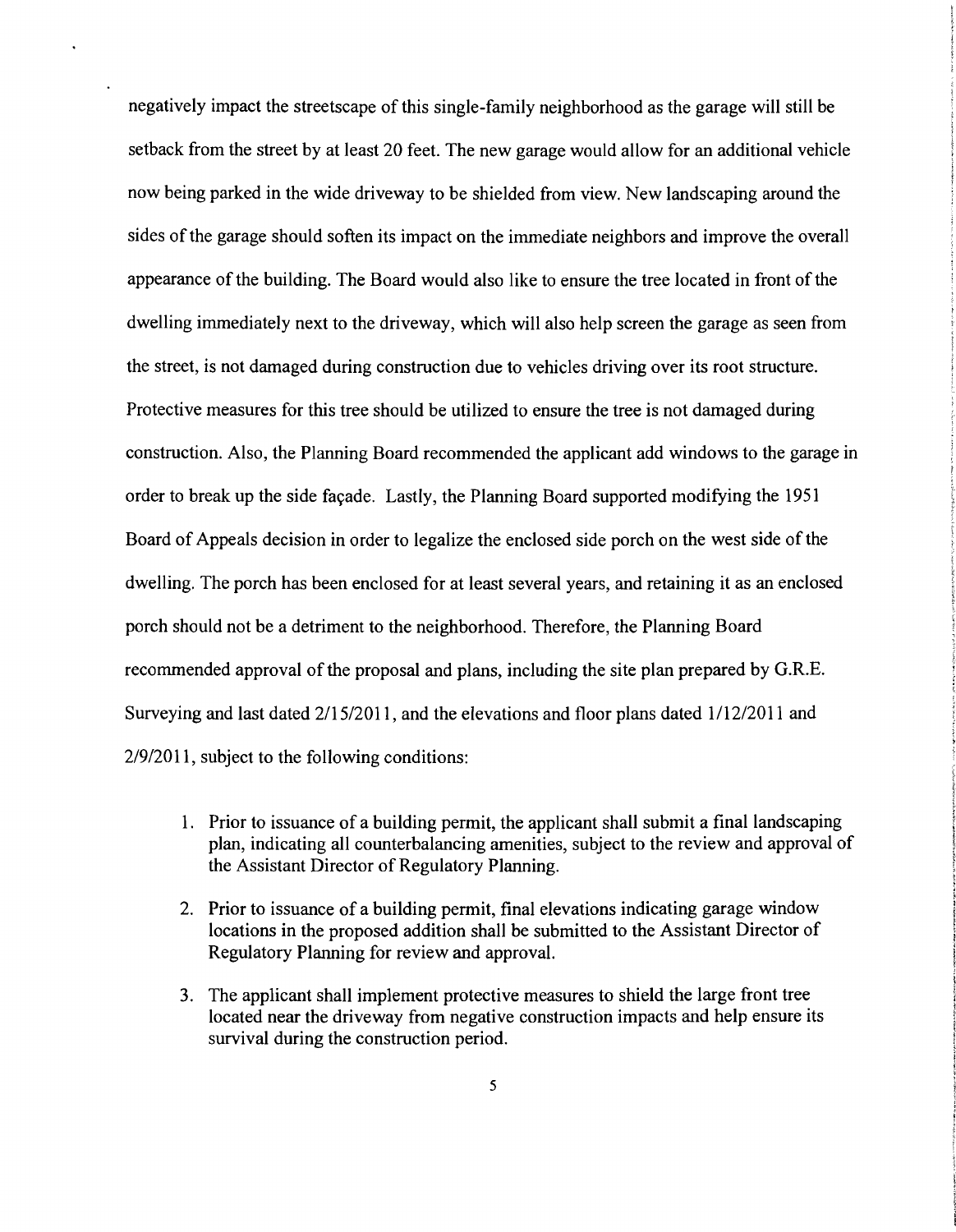4. Prior to issuance of a building permit, the applicant shall submit to the Building Commissioner to ensure conformance to the Board of Appeals decision: 1) a final site plan, stamped and signed by a registered land surveyor or engineer; 2) final elevations, stamped and signed by a registered architect; and 3) evidence the Board of Appeals decision has been recorded at the Registry of Deeds.

The Chairman then called upon Michael Shepard, Building Commissioner, to deliver the comments of the Building Department. Mr. Shepard stated that the petitioner throughout the process has been very cooperative and had submitted documents in a timely manner. In order to verify the required front yard setback in light of existing alignment requirements, the petitioner submitted a plan, prepared by a Registered Land Surveyor, showing the required setback to be 31 feet. Mr. Shepard said that the plans for the addition appeared well designed and he expected the addition to compliment the neighborhood. Mr. Shepard stated that the Building Department is supportive of the project as well as the conditions recommended by the Planning Board.

During deliberations, Board Member Lisa Serafin said that she was supportive of modification of the 1951 decision that prohibited the enclosure of the porch since it was clearly done some time ago and not by the current owner. Chairman Geller stated that he would support the relief requested but was somewhat ambivalent because the setback relief was just what zoning was trying to avoid. He said that he was persuaded in this case by the petitioner's communication with his neighbors and their unanimous support for the project. Board Member Hussey said that he too was supportive of the project.

The Board, having deliberated on this matter and having considered the foregoing testimony, concludes that it is desirable to grant the Special Permit relief requested and that the petitioner has satisfied the requirements necessary for relief under Sections 5.43, 5.41, 5.54 and 8.02.2, and 9.05 of the Zoning By-Law and made the following specific findings pursuant to Section 9.05 of the Zoning By-Law: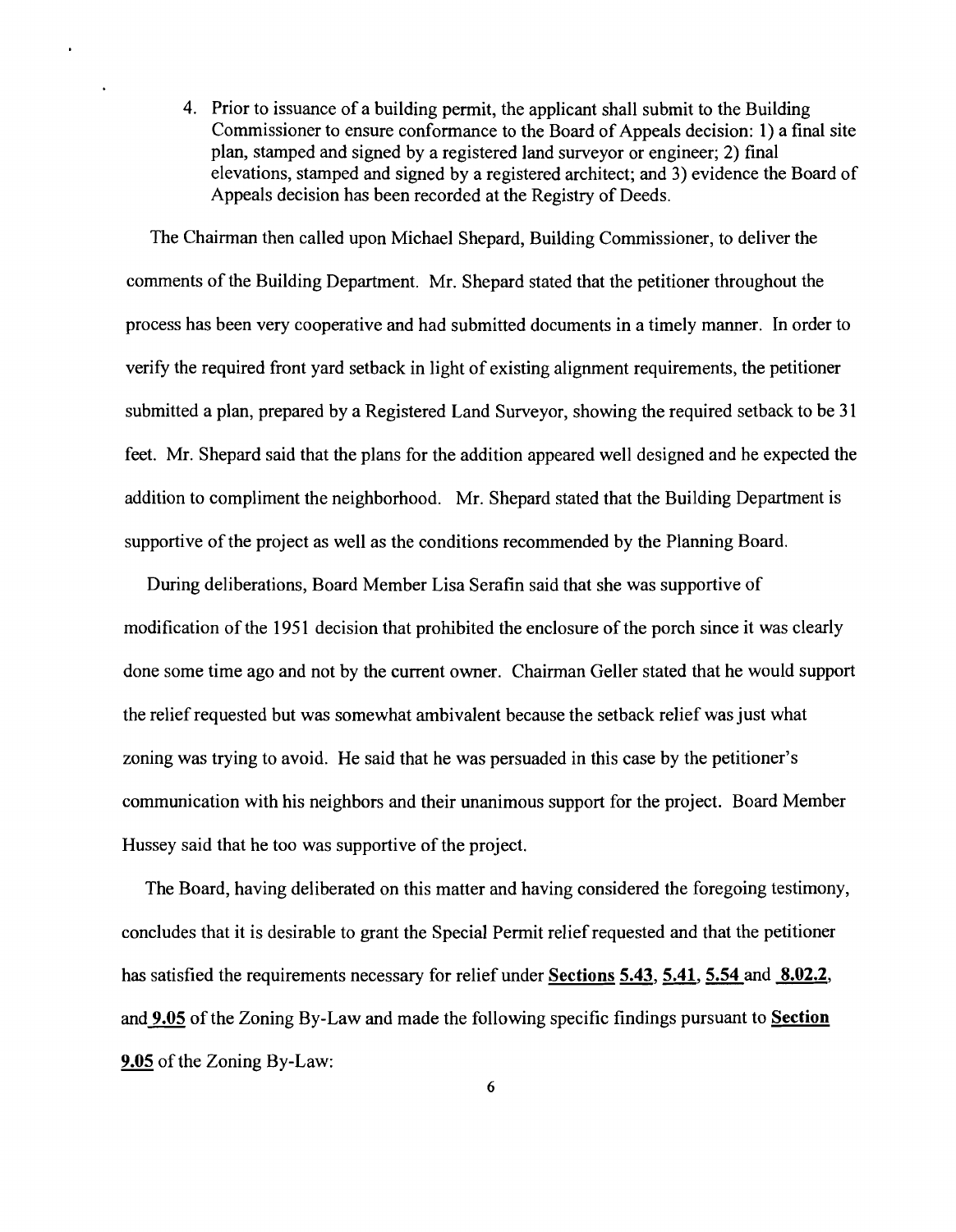- a. The specific site is an appropriate location for such a use, structure, or condition.
- b. The use as developed will not adversely affect the neighborhood.
- c. There will be no nuisance or serious hazard to vehicles or pedestrians.
- d. Adequate and appropriate facilities will be provided for the proper operation of the proposed use.

Accordingly, the Board voted unanimously to grant the requested relief subject to the

following conditions:

- 1. Prior to issuance of a building permit, the applicant shall submit a final landscaping plan, indicating all counterbalancing amenities, subject to the review and approval of the Assistant Director of Regulatory Planning.
- 2. Prior to issuance of a building permit, final elevations indicating garage window locations in the proposed addition shall be submitted to the Assistant Director of Regulatory Planning for review and approval.
- 3. The applicant shall implement protective measures to shield the large front tree located near the driveway from negative construction impacts and help ensure its survival during the construction period.
- 4. Prior to issuance of a building permit, the applicant shall submit to the Building Commissioner to ensure conformance to the Board of Appeals decision: 1) a final site plan, stamped and signed by a registered land surveyor or engineer; 2) final elevations, stamped and signed by a registered architect; and 3) evidence the Board of Appeals decision has been recorded at the Registry of Deeds.

Unanimous Decision of The Board of Appeals ∡ Msrch 25, 2011 ing **Q**ate: rue Gopy

TWar

atrick J. Ward

Jesse Geller, Chairman